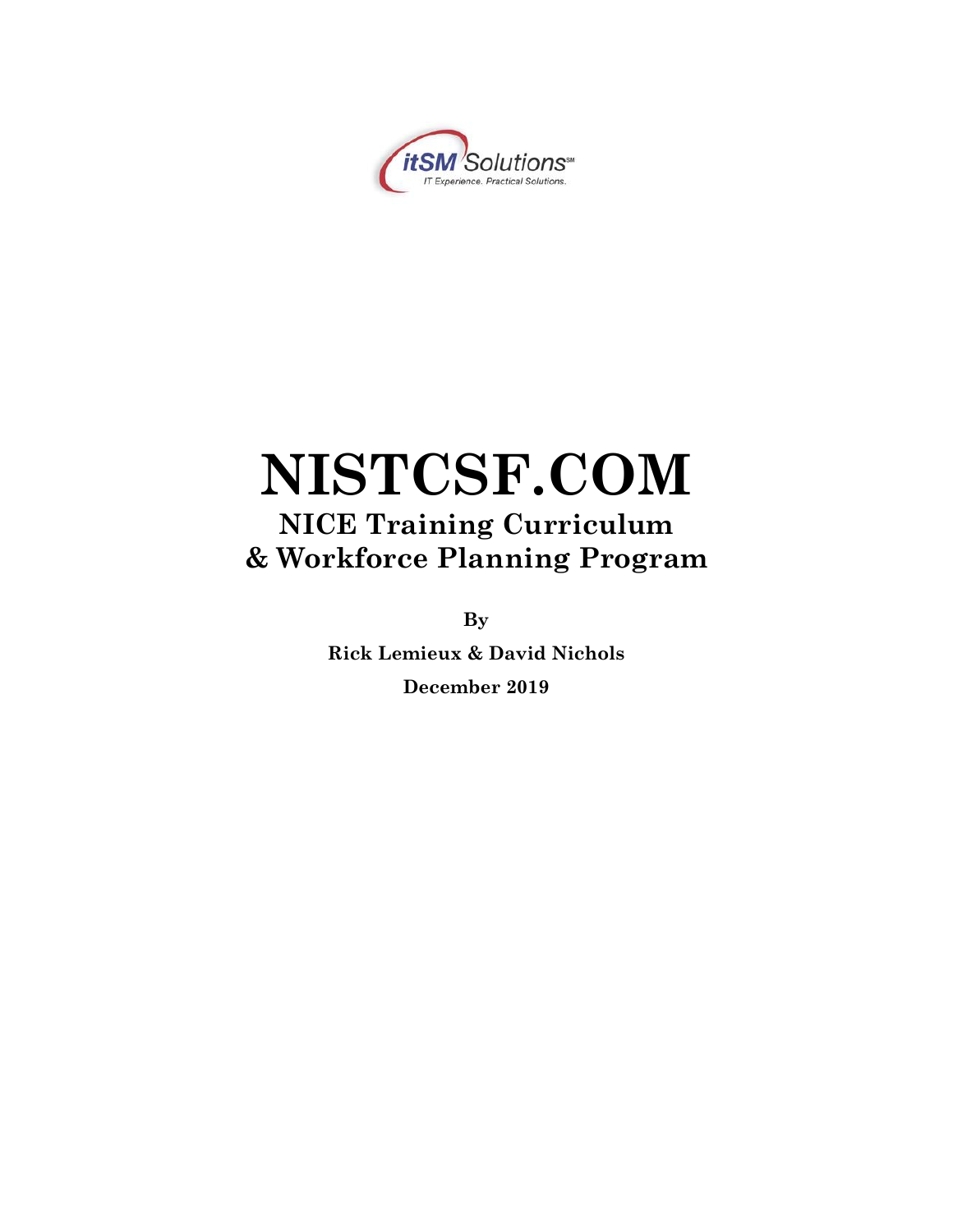#### *Copyright and Trademark Notice*

Copyright  $\odot$  2018 it SM Publishing. it SM Solutions  $\odot$  is a Registered Trademark of it SM Solutions LLC. ITIL ® is a Registered Trademark, and a Registered Community Trademark of the Axelos, and is registered in the U.S. Patent and Trademark Office and is used here by itSM Solutions LLC under license from and with the permission of Axelos (Trademark License No. 0002). Other product names mentioned in this guide may be trademarks or registered trademarks of their respective companies.

#### *Notice of Rights / Restricted Rights Legend*

All rights reserved. No title or ownership of this document, any portion thereof, or its contents is transferred. No part of this document may be reproduced, stored in a retrieval system, or transmitted in any form or by any means, electronic, mechanical, photocopying, recording, or otherwise without the prior written permission of itSM Solutions LLC. Reproduction prohibitions do not apply to this document when reproduced for noncommercial use, or to excerpts or quotes for use in reviews or attributed quotes in other works of any type as allowed for in copyright law. For additional information, please contact:

itSM Solutions LLC 742 Mink Ave #135 Murrells Inlet South Carolina, 29576 401-480-5872 Web http://www.itsmsolutions.com

#### *Notice of Liability*

This guide is distributed "As Is," without warranty of any kind, either express or implied, respecting the content of this guide, including but not limited to implied warranties for the guide's quality, performance, merchantability, or fitness for any particular purpose. Neither the authors, nor itSM Solutions LLC, its dealers or distributors shall be liable with respect to any liability, loss or damage caused or alleged to have been caused directly or indirectly by the contents of this whitepaper.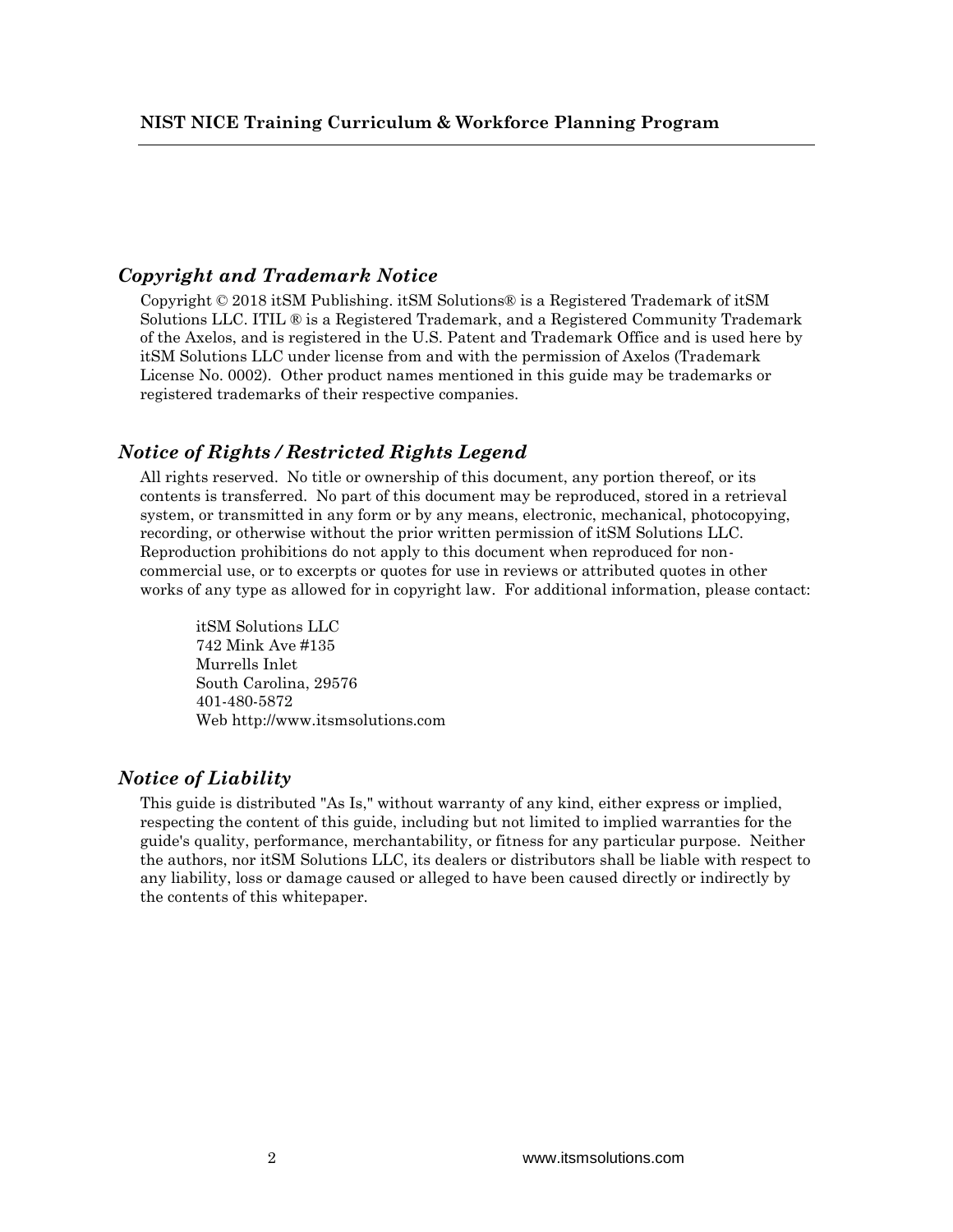## *NIST National Initiative for Cybersecurity Education (NICE) Training Curriculum & Workforce Planning Solutions*

Today, due to the ever-changing threat landscape created by Mobile Computing, Cloud, the Internet of Things (IoT) and a very sophisticated network of threat actors (i.e., the bad guys) enterprises need to build a workforce capable of engineering, maintaining and improving the best practice frameworks and methodologies required to identify, protect, detect, respond and recover from cyber-attacks.

itSM Solutions NISTCSF.COM is a global consortium of academic, government and industry thought leaders working together to create IT and Cybersecurity curriculum that teaches the knowledge, skills and abilities to operationalize the frameworks and methodologies created by the **National Institute for Standards & Technologies (NIST), National Initiative for Cybersecurity Education (NICE) and other internationally recognized institutes and organizations.**

**NISTCSF.COM UMass Lowell NIST Cybersecurity Framework NCSF-CFM certification training programs were recently featured in the [National CyberWatch Center 2018 Innovations in Cybersecurity](https://nationalcyberwatchcenter.wildapricot.org/resources/Public%20Resourses/Innovations%20in%20Cybersecurity%20Education/NCC%20-%202018%20Innovations%20in%20Cybersecurity%20Education_WEB.pdf)  [Education magazine.](https://nationalcyberwatchcenter.wildapricot.org/resources/Public%20Resourses/Innovations%20in%20Cybersecurity%20Education/NCC%20-%202018%20Innovations%20in%20Cybersecurity%20Education_WEB.pdf)**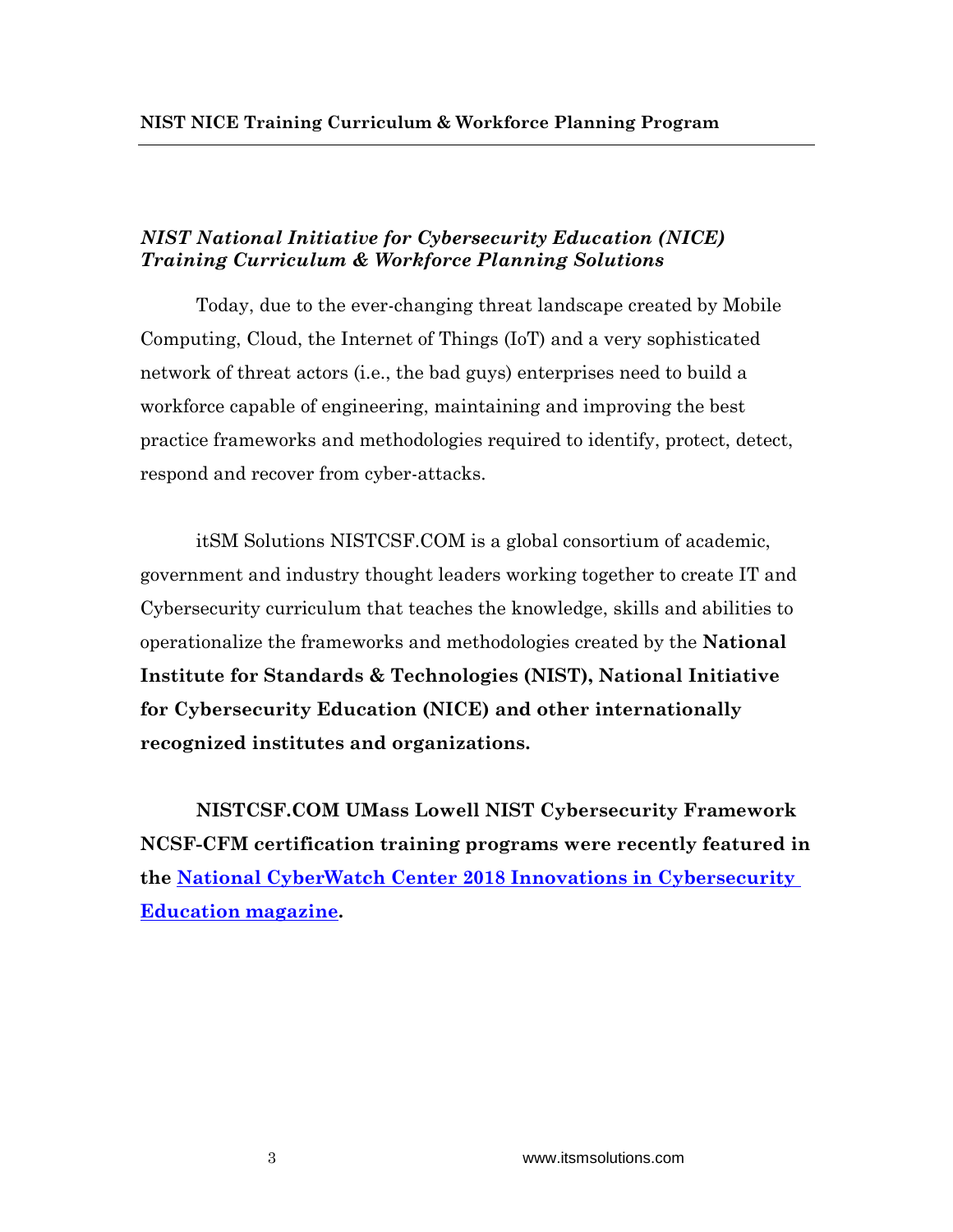The consortium's focus is to create licensable assessment, curriculum and train-trainer-services that will provide an affordable and scalable way for other academic and commercial institutions to offer these programs as part of their IT & Cybersecurity workforce development program.

#### *IT & NIST Cybersecurity Frameworks & Methodologies*

NISTCSF.COM Best Practice Frameworks and Methodologies curriculum areas include.

**NIST Cyber Security Framework** provides guidance and training's on how enterprises can proactively manage and improve its Cybersecurity risk by operationalizing the controls (Center for Internet Security) and management systems (ISO 27001, NIST 800-53 etc.) outlined in the framework.

**NICE Cybersecurity Workforce Framework** provides guidance and training's on how enterprises can proactively manage and improve its IT and Cybersecurity workforce by following the guidance outlined in the framework.

**RESILIA™ Cyber Resilience Framework** provides guidance and training's on how digital enterprises can proactively manage and improve a cyber service portfolio in terms of business resiliency and recovery.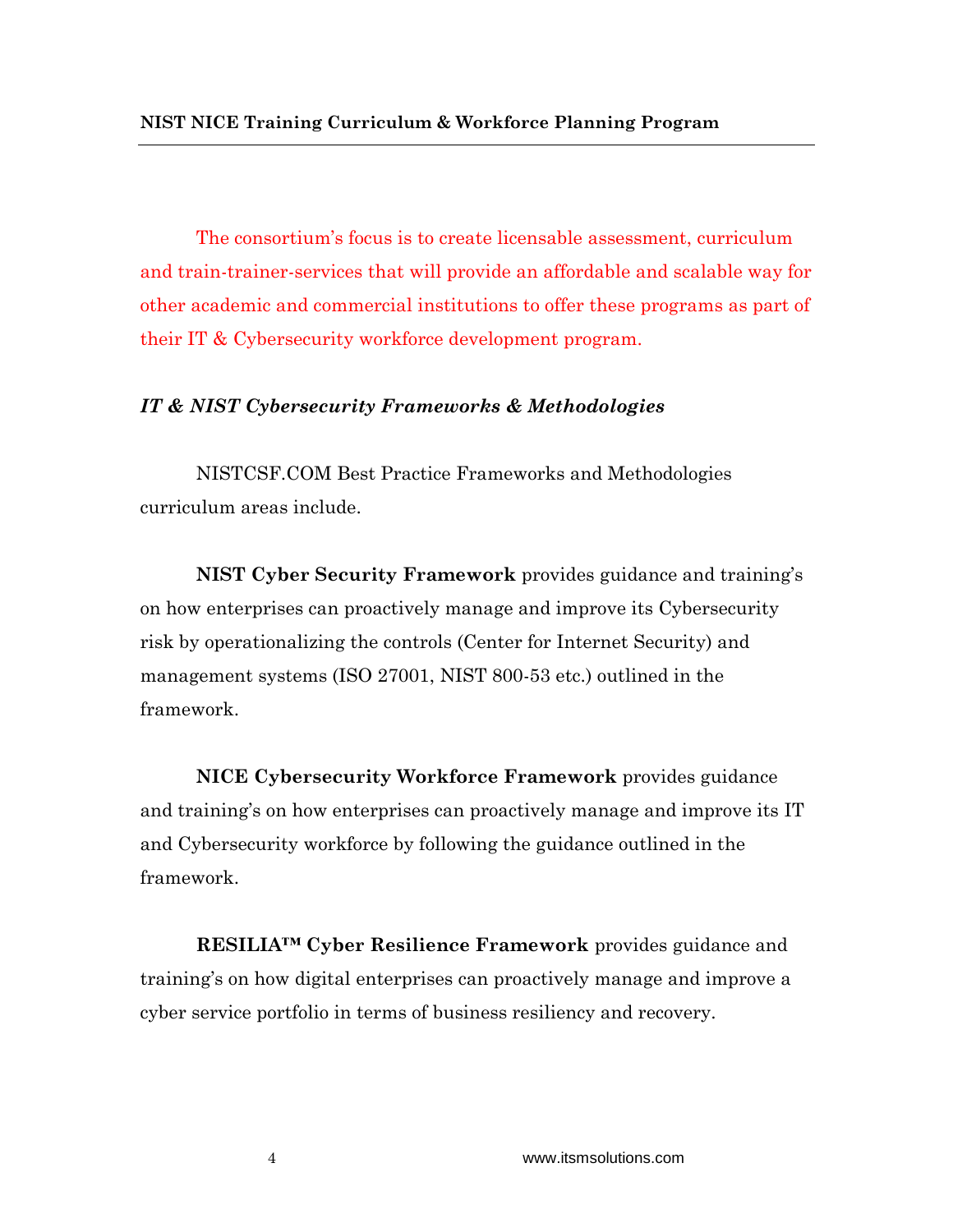**ITIL® Service Management Framework** provides guidance and training's on how digital enterprises can proactively manage and improve a cyber service portfolio in terms of agility, development, operations, cost, quality and compliance.

**COBIT Governance Framework** provides guidance and training's on how digital enterprises can proactively manage and improve a cyber service portfolio in terms of risk policies and controls.

**ISO/IEC 20000 Service Management Framework** provides guidance and training's for service provider to plan, establish, implement, operate, monitor, review, maintain and improve a Service Management System (SMS). The requirements include the design, transition, delivery and improvement of services to fulfill agreed service requirements.

**Digital Enterprise Readiness Framework** provides guidance and training's on how digital enterprises can manage and improve a cyber business in terms of operational sustainability, organizational agility, strategic agility, and operating within a disruptive culture.

**Cloud Security Alliance Framework** provides guidance on how digital enterprises can adopt the cloud paradigm safely and securely.

**DEVSECOPS Framework** provides guidance and trainings on how to automate the processes between software development and IT teams, in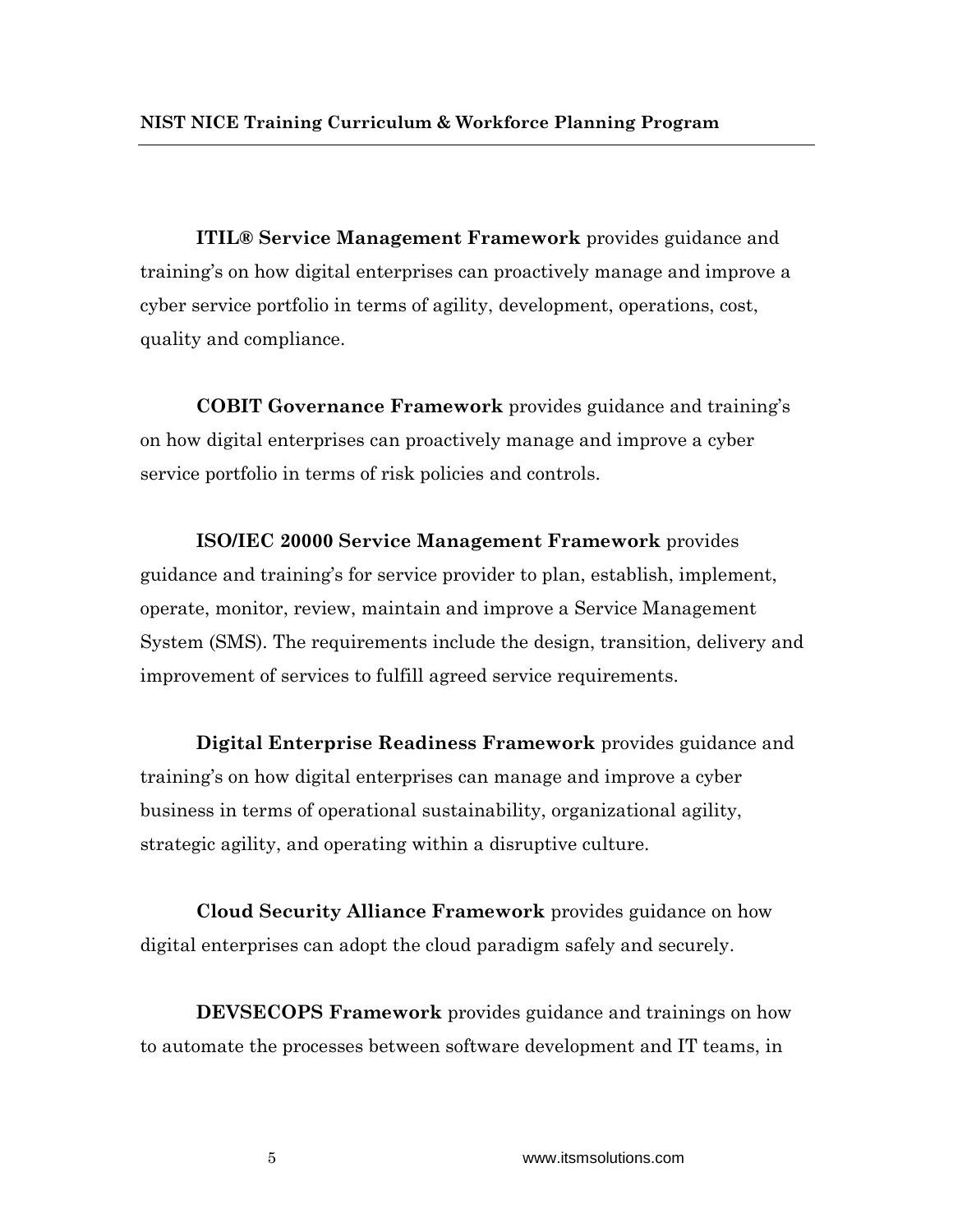order that they can build, test, and release secure software faster and more reliably.

**FAIR Value at Risk (VaR) Framework** provides guidance and trainings on a best practice approach to measure, manage and report on information risk from the business perspective.

**Software & Application Testing Methodology** provides guidance and training's on how digital enterprises can make software systems and applications safer regardless of their operating environment (web, IoT, Cloud)

**PMI PMBOK Framework & PRINCE 2® Project Management**  provide guidance and training's on how digital enterprises can improve the success of its cyber service projects by using knowledge and techniques that result in desired business outcomes.

## *NICE Training Curriculum Catalog*

itSM Solutions NISTCSF.COM role-based curriculum solutions enable's enterprises to build a workforce capable of operationalizing, maintaining and improving IT & amp; Cybersecurity best practice frameworks, methodologies and technologies across an enterprise and its supply chain.

 **[Click here](https://nistcsf.com/nistcsf-com-licensing-partner/)** to learn more about our Curriculum Licensing and Trainthe-Trainer programs. **[Click here](https://nistcsf.com/wp-content/uploads/2019/01/NIST.SP_.800-181-1.pdf)** to read NIST Special Publication 800- 181 – NICE Cybersecurity Workforce Framework.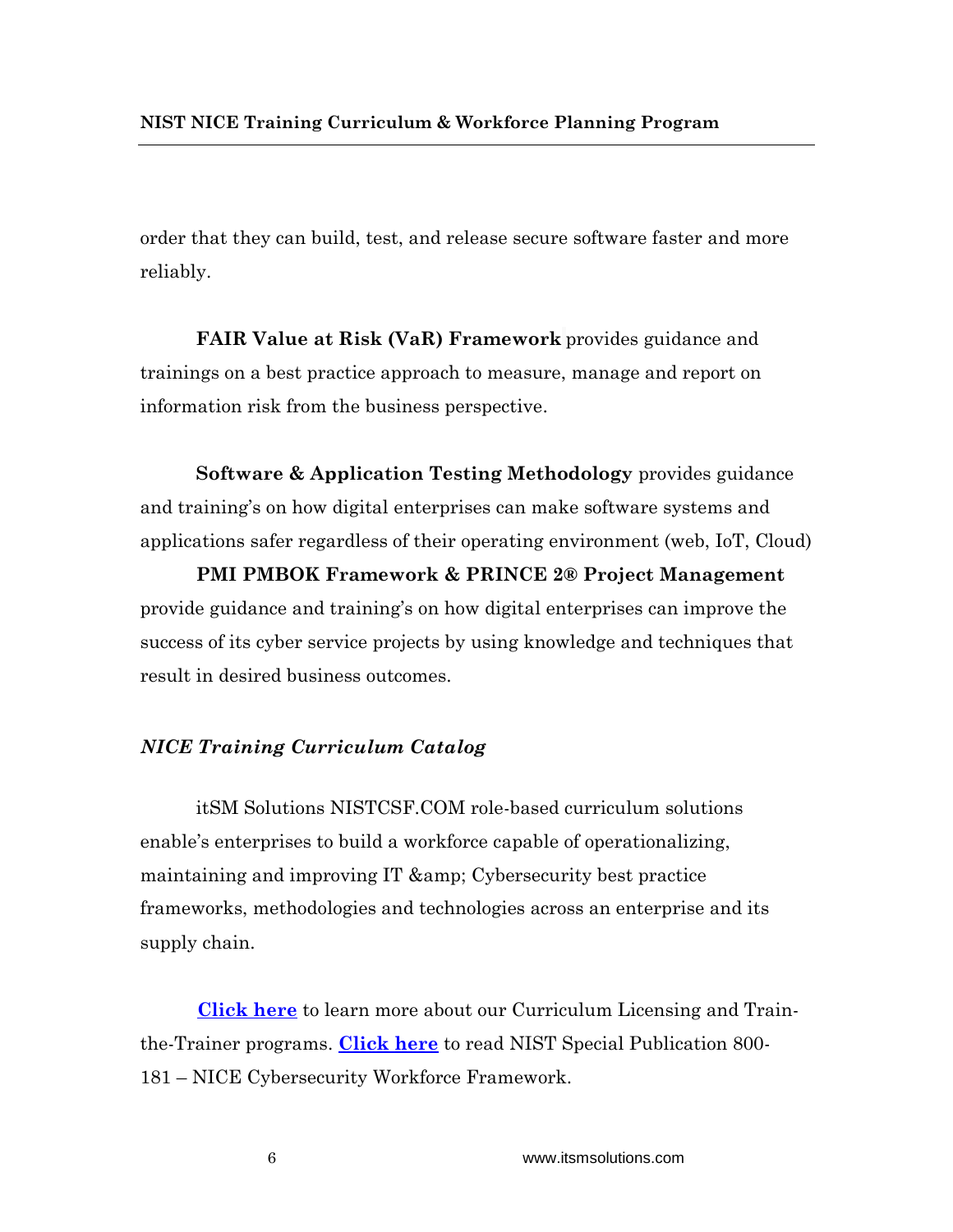| IT Service, Project, Cybersecurity & Cloud Mgmt. Training |                                 |                             | IT Networking, Programming & INFOSEC Training |                         | <b>Business &amp; Cyber Skills Training</b> |                             |                                          |                                |
|-----------------------------------------------------------|---------------------------------|-----------------------------|-----------------------------------------------|-------------------------|---------------------------------------------|-----------------------------|------------------------------------------|--------------------------------|
| <b>IT Service</b><br>Management                           | <b>IT Project</b><br>Management | Cybersecurity<br>Management | <b>IT Cloud</b><br>Management                 | Software<br>Programming | <b>IT Networking</b>                        | <b>Information Security</b> | <b>Microsoft Office</b><br><b>Skills</b> | <b>General Business Skills</b> |
| 27 Courses                                                | <b>17 Courses</b>               | <b>15 Courses</b>           | <b>11 Courses</b>                             | 24 Courses              | <b>45 Courses</b>                           | <b>30 Courses</b>           | <b>68 Courses</b>                        | <b>31 Courses</b>              |
| ITIL V3                                                   | PMI                             | NIST CSF                    | <b>AZURE</b>                                  | $C+$                    | Microsoft                                   | ISC <sub>2</sub>            | O365 END USER                            | <b>HR</b>                      |
| <b>ITILV4</b>                                             | PRINCE2                         | NIST 800-171                | AWS                                           | $C++$                   | Cisco                                       | <b>ISACA</b>                | 0365 ADMIN                               | LEGAL                          |
| RESILIA                                                   | AGILE                           | COBIT                       | COMPTIA                                       | <b>JAVA</b>             | <b>COMPTIA</b>                              | COMPTIA                     | <b>0365 SHAREPOINT</b>                   | <b>ACCOUNTING</b>              |
| COBIT                                                     | SCRUM                           | ISO27001                    | SHARFPOINT                                    | PYTHON                  | <b>VMware</b>                               | MILE <sub>2</sub>           | O365 WEB APPS                            | <b>CYBERSECURITY</b>           |
| ISO20000                                                  |                                 | <b>FAIR VaR</b>             | <b>SOL SERVER</b>                             | <b>RUBY</b>             |                                             | CyberSec First              | <b>WORD</b>                              | <b>IOT Awareness</b>           |
| <b>DEVOPS</b>                                             |                                 | <b>DEVSECOPS</b>            | <b>CLOUD SECURITY</b>                         | ANGULAR 5               |                                             | Responder                   | <b>EXCEL</b>                             | SOCIAL MEDIA                   |
| <b>DIGITAL READINESS</b>                                  |                                 |                             |                                               | ASP.NET                 |                                             | IoT                         | POWERPOINT                               | <b>COMMUNICATIONS</b>          |
| <b>AGILEshift</b>                                         |                                 |                             |                                               | <b>HADOOP</b>           |                                             |                             | <b>OUTLOOK</b>                           | <b>COMPUTERS</b>               |
| <b>SAFe</b>                                               |                                 |                             |                                               | <b>PERL</b>             |                                             |                             | <b>ACCESS</b>                            | <b>INTERNET</b>                |
|                                                           |                                 |                             |                                               | <b>SOL 2014</b>         |                                             |                             | PROJECT                                  | <b>SHARFPOINT</b>              |
|                                                           |                                 |                             |                                               | <b>RESTEUL</b>          |                                             |                             | <b>IYNX</b>                              | PROJECT MGMT.                  |
|                                                           |                                 |                             |                                               | <b>SELENIUM</b>         |                                             |                             | DATA ANALYSIS                            |                                |
|                                                           |                                 |                             |                                               | <b>BOOT STRAP</b>       |                                             |                             |                                          |                                |
|                                                           |                                 |                             |                                               | <b>SECURE CODING</b>    |                                             |                             |                                          |                                |
|                                                           |                                 |                             |                                               |                         |                                             |                             |                                          |                                |

Note: Items in RED are in the planning or development stage

Curriculum delivery formats include:

- Video Instructor Led Self-Paced Video Training with Online Mentoring
- Video Instructor Led Self-Paced Blended Team Training with Self-Paced Videos and Digital Courseware plus
- Instructor Led Online or Onsite Review Sessions
- Instructor Led Onsite Public Open Enrollment Training Classes with Digital Book or Print Courseware
- Instructor Led Onsite Team Training Classes with Digital Book or Print Courseware
- Instructor Led Onsite Team Training with Self-Paced Videos and Digital Courseware
- Instructor Led Virtual Public Open Enrollment Training Classes with Digital Book or Print Courseware
- Instructor Led Virtual Team Training Classes with Digital Book or Print Courseware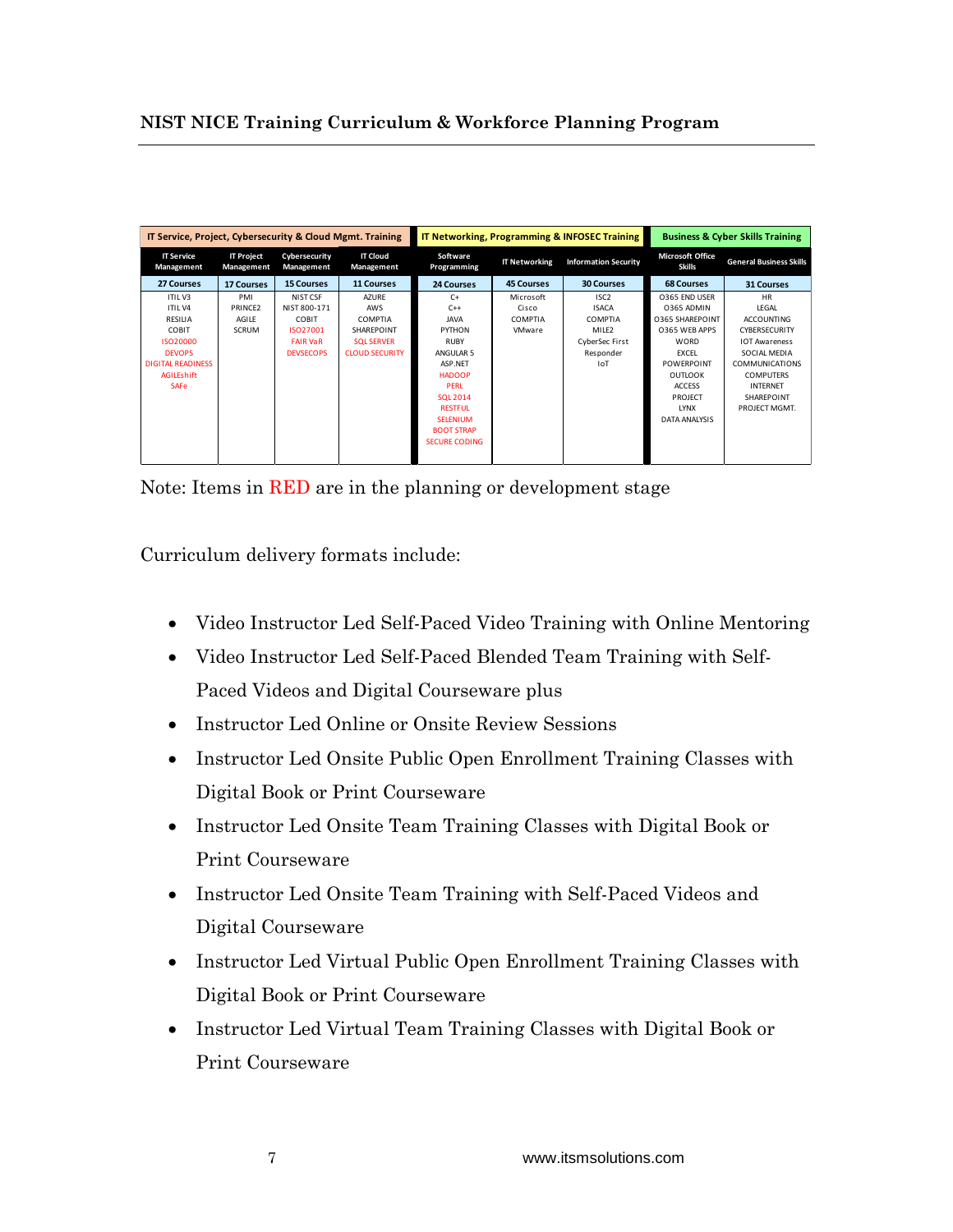## **NICE Curriculum Benefits Include:**

- NIST National Initiative for Cybersecurity Education (NICE) focused
- Accredited, White Label, Print, Digital Book and Video Curriculum
- Cyber Range Skills Training Programs and Advisory Services
- 100% Priced Right (no student left behind)
- Role Based Training Curriculum With a focus on Engineering, Operations, Specialty Role & Risk Management professionals
- Client Branded Learning Management System (LMS) for Student Enablement, Mentoring & Reporting Services
- Instructor Led Delivery or Mentoring Sessions can be added to any program
- Instructor Train-the Trainer Sessions delivered online no travel required
- Workforce Planning and Launch Services
- New Curriculum Planning and Development Services

NISTCSF.COM curriculum enables students to become Trained, Skilled & Certified in the following IT and Cybersecurity career pathways:

- **Cybersecurity Management** (NIST Cybersecurity Framework, NIST 800-171 etc.)
- **Cyber Resilience Management** (RESILIA)
- **IT Service Management** (ITIL V3, ITIL V4)
- **IT Governance Management** (COBIT5)
- **IT Project Management** (PMP, PRINCE2, SCRUM, AGILE)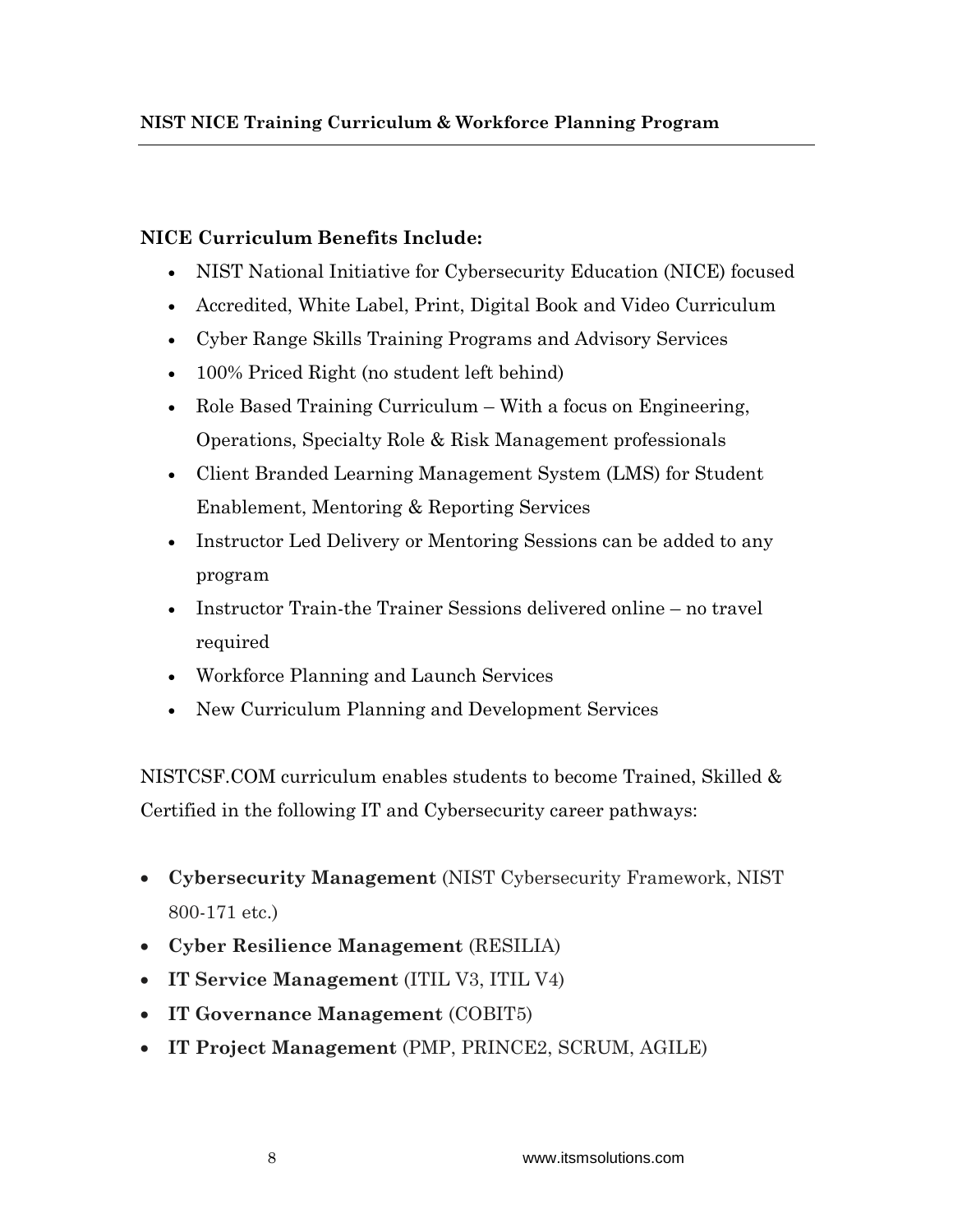- **Software & Application Launch Management (DEVOPS & DEVSECOPS**
- **Cloud Management** (AMAZON, AZURE etc.)
- **IoT** (Awareness & Practitioner)
- **Enterprise Digital Transformation Management** (IDT Foundation & Practitioner)
- **Enterprise AGILITY Management** (AGILEshift)
- **Enterprise RISK Management** (FAIR Institute)
- **Cybersecurity Workforce Development** (NICE Cybersecurity Workforce Framework)
- **Cloud Security** (Cloud Security Alliance)
- **Information Security** (CISSP, CISA, CISM, Security+, Ethical Hacker etc.)
- **Secure Coding** (Software & Application Development)
- **Software Development** (C+, C++, JAVA, PYTHON, RUBY, ANGULAR 5, ASP.NET etc.)
- **Network Engineering** (Microsoft, Cisco, CompTIA & VMware)
- **Microsoft Office** (Office 365, SKYPE, Lynx, Word, PowerPoint, Excel etc.)
- **Business Skills** (Communication Skills, Social Media, Accounting, Legal, HR etc.)

# *NICE Workforce Planning & Mentoring Program*

NISTCSF.COM's NICE workforce assessment & mentoring program is a five-phase approach to organizational change based on the key principles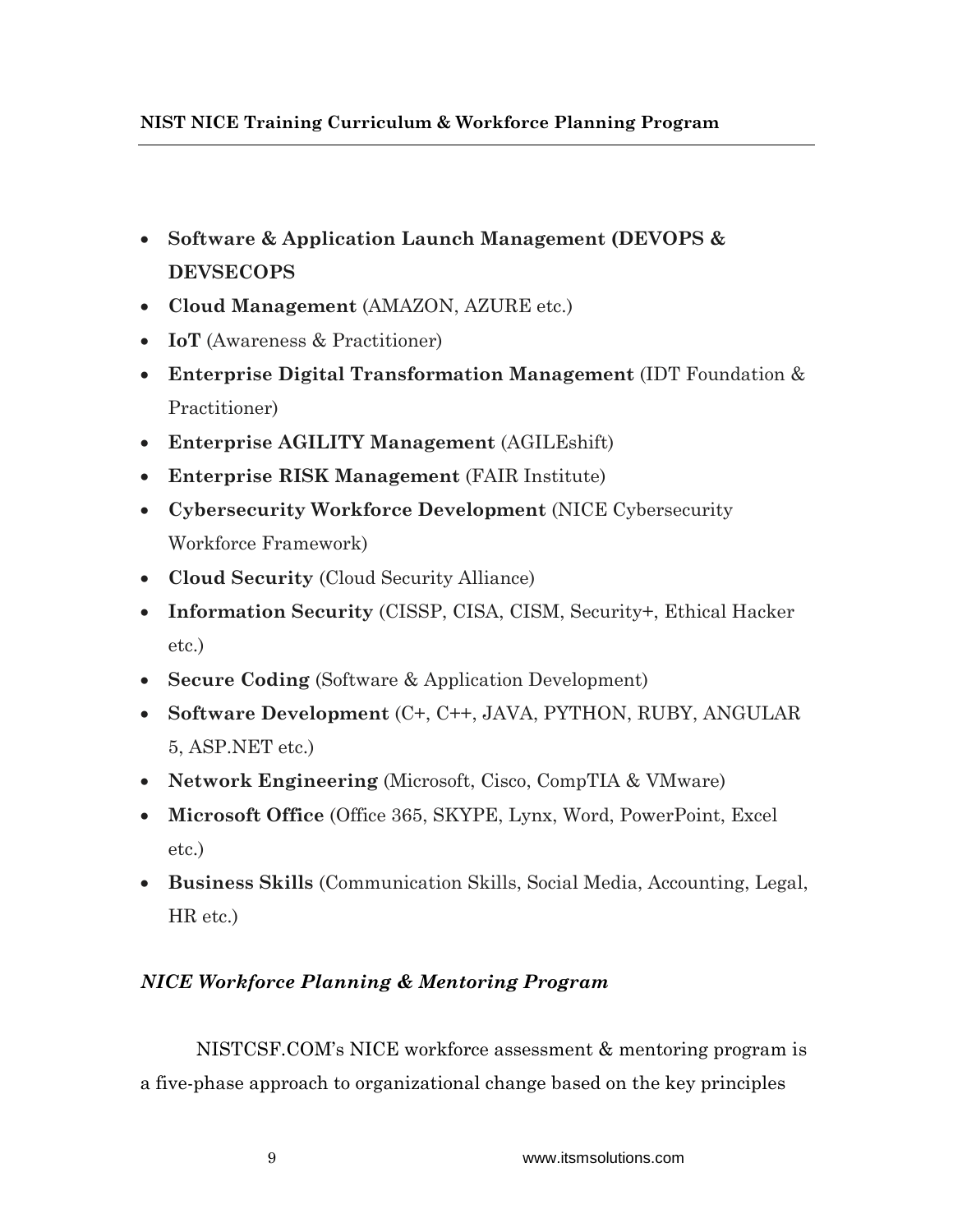outlined in Kotter's eight step change process for organizational transformation.

The NICE assessment & mentoring program provides enterprises with a structured approach on how to profile the knowledge and skills of its IT & Cybersecurity workforce and then map that profile to a series of role based training programs designed to create a workforce capable of engineering, maintaining and improving the IT & NIST Cybersecurity frameworks and methodologies an organization needs to identify, protect, detect, respond and recover from cyber-attacks.

This easy to use model helps organizations get the right training to the right person at the right time by identifying and justifying anticipated IT & Cybersecurity training needs. The NICE program ensures a successful outcome for both the student and employer.

The NICE workforce planning & mentoring program is built around the five pillars listed below:

| <b>Organization Role</b>                                                            | <b>Objective</b>                                                                                                                | <b>Training Programs</b>                                                                |
|-------------------------------------------------------------------------------------|---------------------------------------------------------------------------------------------------------------------------------|-----------------------------------------------------------------------------------------|
| CEO, CFO, CIO, CISO CRO,<br>CCO, PMO Director, SMO<br>Director, Governance Director | To help the executive<br>team understand the<br>benefits associated<br>with operationalizing a<br>IT & Cybersecurity<br>program | <b>Executive Overview</b><br><b>Executive Simulations</b><br>Digital Readiness Training |

*Phase 1 – Executive Team Training*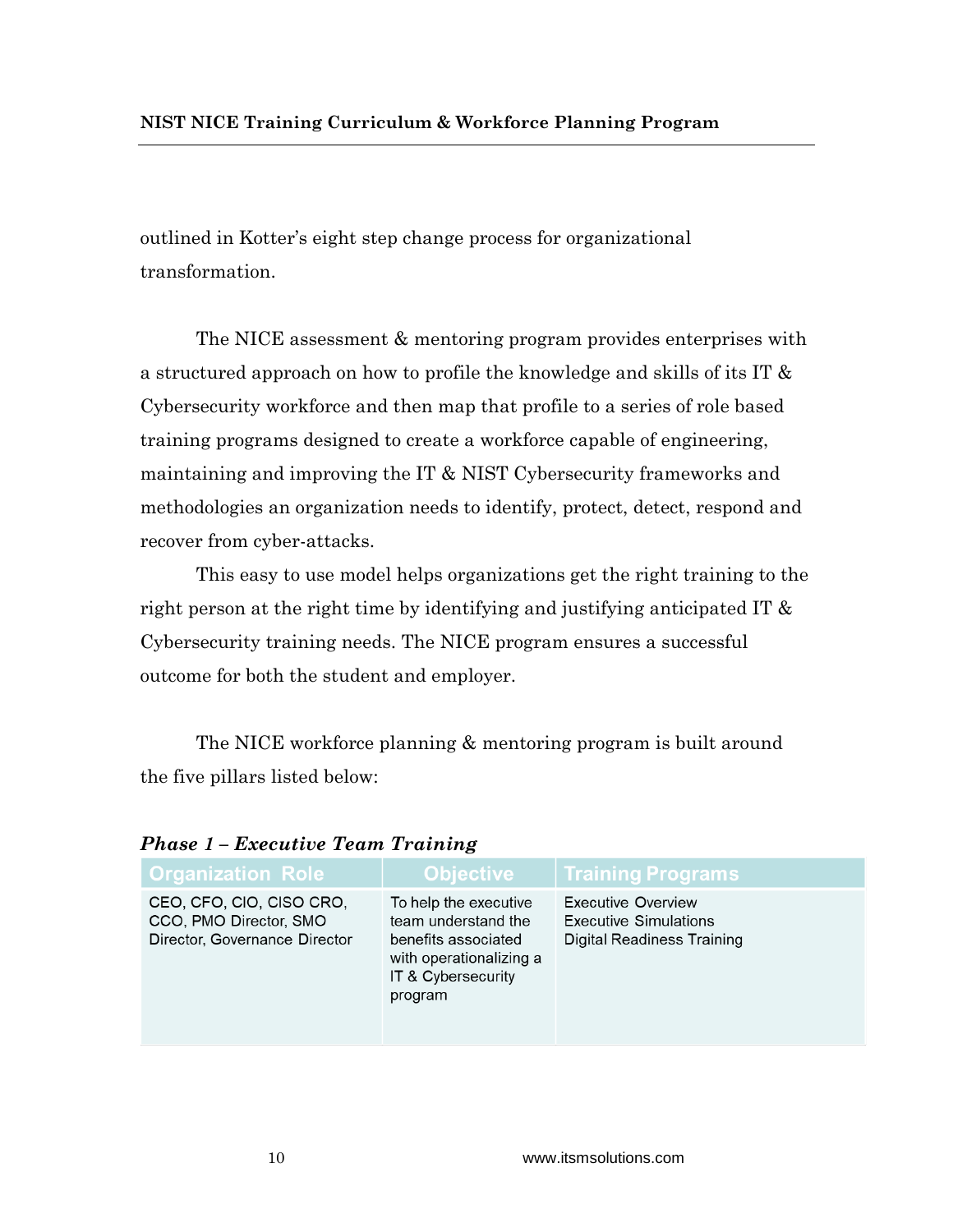**IT & NIST Cybersecurity** executive training programs are designed to

help the executive team:

- **Understand** the benefits of adopting an IT & Cybersecurity best practice program
- **Understand** the value of Organization Digital Readiness
- **Secure** funding for the IT & Cybersecurity program
- **Select** a leadership team to drive and continually improve the IT & Cybersecurity program

|  | Phase 2 – Program Leadership Team Training |
|--|--------------------------------------------|
|--|--------------------------------------------|

| <b>Organization Role</b>                                                                                     | Objective <sup>®</sup>                                                                                                 | <b>Training Programs</b>                                                                                                                                                                                                                                                                       |
|--------------------------------------------------------------------------------------------------------------|------------------------------------------------------------------------------------------------------------------------|------------------------------------------------------------------------------------------------------------------------------------------------------------------------------------------------------------------------------------------------------------------------------------------------|
| Practice Owners, Service<br>Owners, Change Mgrs.<br>Operation Mgrs.<br>CSI Mgrs.<br><b>Business Analysts</b> | To help the leadership team acquire<br>the knowledge and skills to develop<br>an actionable IT & Cybersecurity<br>plan | <b>Assessment Training</b><br><b>NCSF Assessment Training</b><br><b>Digital Readiness Training</b><br>Planning to Change Workshop<br>Internet of Things Training<br><b>ITIL® Training</b><br><b>RESILIA Training</b><br>Prince 2 Training<br><b>NIST Cybersecurity Training</b><br>Simulations |

**IT & NIST Cybersecurity** leadership training programs are designed to help the leadership team acquire a systemic structure for thinking and planning and the skills to:

- **Become** thought leaders for the IT & Cybersecurity program
- **Understand** the value of Digital Readiness
- **Perform the Assessment** to identify and document IT & Cybersecurity Gaps
- **Organize and Condition** the enterprise for IT & Cybersecurity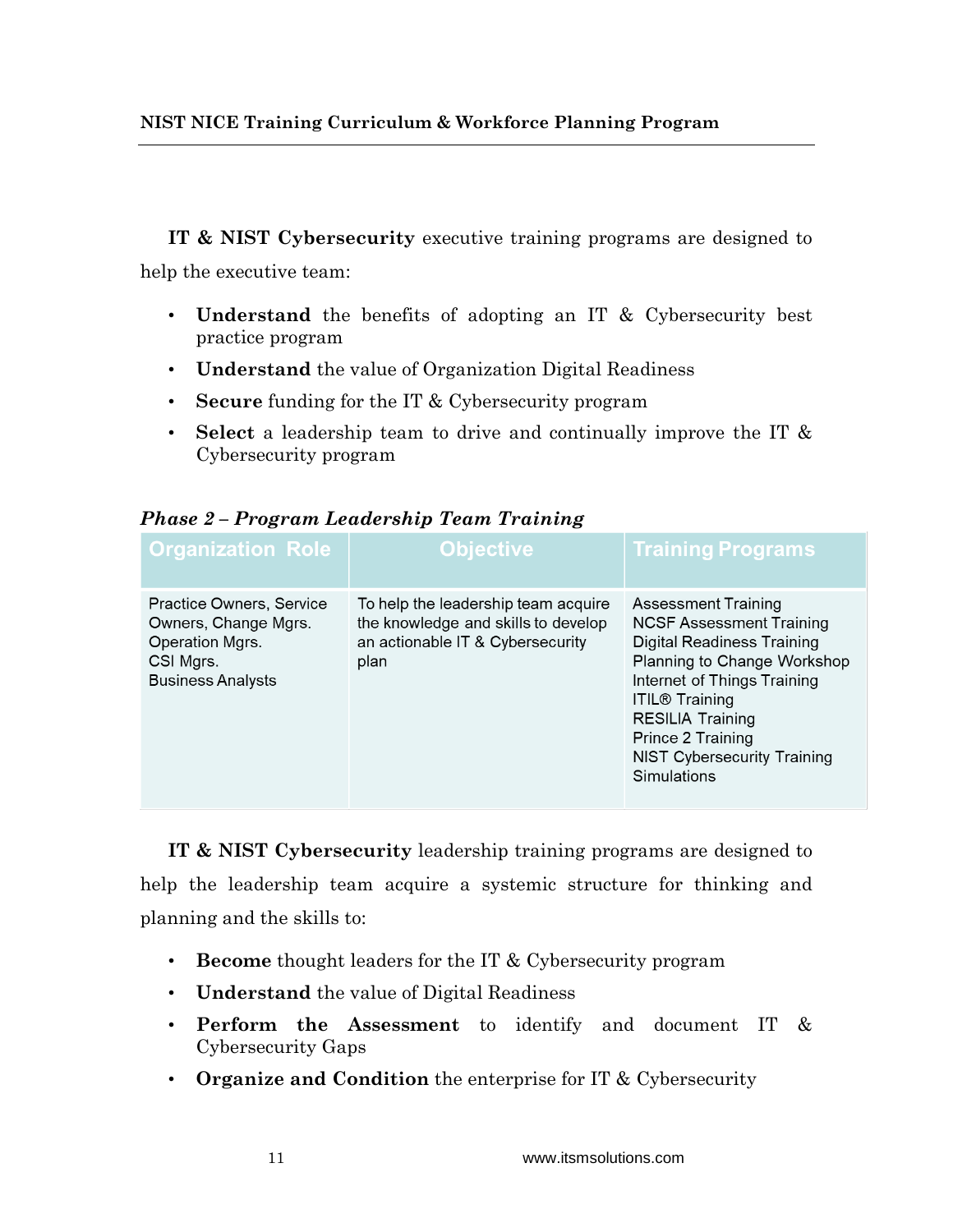| ι πωσι σ                                                                      |                                                                                                                                       |                                                               |  |  |
|-------------------------------------------------------------------------------|---------------------------------------------------------------------------------------------------------------------------------------|---------------------------------------------------------------|--|--|
| <b>Organization Role</b>                                                      | <b>Objective</b>                                                                                                                      | <b>Training Program</b>                                       |  |  |
| All IT staff, senior<br>leadership, stakeholders<br>and supply chain partners | To help condition the enterprise for IT<br>& Cybersecurity change through a<br>series of online awareness and<br>simulation trainings | Awareness<br>Simulations<br><b>Digital Readiness Training</b> |  |  |

## *Phase 3 – Enterprise Awareness & Readiness Training*

**IT & NIST Cybersecurity** enterprise training programs enable business

stakeholders and supply chain partners to:

- **Understand** the IT & Cybersecurity program and its value to the organization in terms of improving the quality, risk and security of an enterprise digital service portfolio
- **Understand** the value of Digital Readiness

| <b>Organization Role</b>                                                                                                                                                                                                                                               | <b>Objective</b>                                                                                                                                                      | <b>Training Programs</b>                                                                                                                                                                                                                                                                                               |
|------------------------------------------------------------------------------------------------------------------------------------------------------------------------------------------------------------------------------------------------------------------------|-----------------------------------------------------------------------------------------------------------------------------------------------------------------------|------------------------------------------------------------------------------------------------------------------------------------------------------------------------------------------------------------------------------------------------------------------------------------------------------------------------|
| 1st Line Mgrs.<br>Practice & Service Owners<br>Architects & Strategists<br>Operation & System, Analysts<br><b>Business &amp; Quality Analysts</b><br>Program & Project Managers<br>Operation & Change Mgrs.<br>Service Level & CSI Mgrs.<br><b>Tool Administrators</b> | To provide the IT &<br>Cybersecurity practitioners the<br>knowledge and skills to plan,<br>design, implement, operate<br>and improve a IT &<br>Cybersecurity program. | <b>NIST Cybersecurity Framework Training</b><br>NIST Cybersecurity Employee Training<br>NICE Cybersecurity Workforce Trainings<br>Internet of Things Training<br><b>ITIL Trainings</b><br><b>RESILIA Trainings</b><br>Prince 2 Trainings<br>ISO 27001 Training<br><b>Cobit Training</b><br><b>Simulation Trainings</b> |

## *Phase 4 – Practitioner Training*

**IT & NIST Cybersecurity** training programs enable the IT and Cybersecurity organizations to acquire the knowledge, skills and abilities to: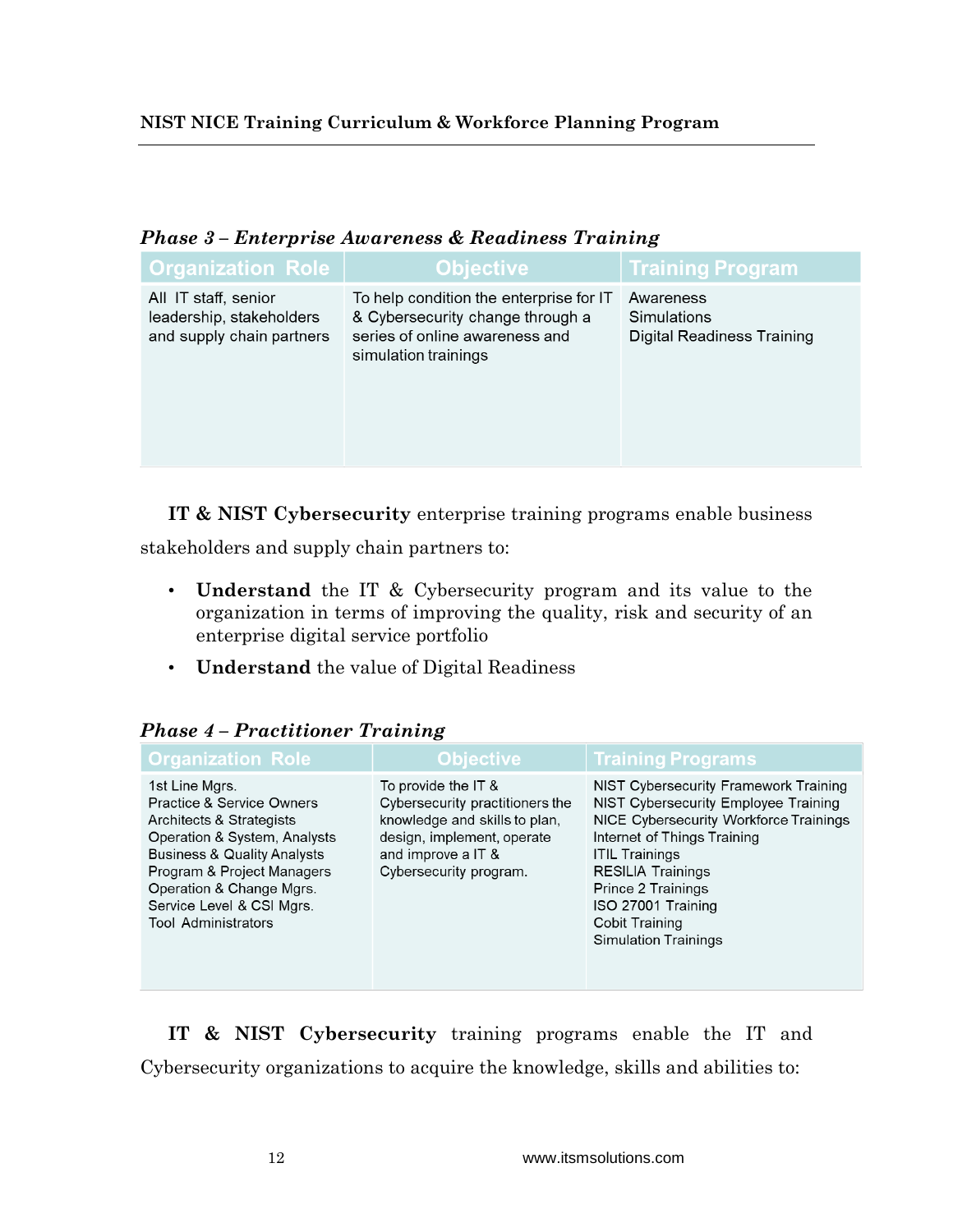• **Plan, Design, Implement, Operate and Improve** an IT & Cybersecurity program

| <b>Organization Role</b> | <b>Objective</b>                                                                                                                                         | <b>Activities</b>                                                                                                                                    |
|--------------------------|----------------------------------------------------------------------------------------------------------------------------------------------------------|------------------------------------------------------------------------------------------------------------------------------------------------------|
| <b>HR</b> Manager        | To establish HR policies and<br>procedures for training new<br>employees and a career pathway for<br>existing employees practicing IT &<br>Cybersecurity | Setup both eLearning and role-<br>based Blended Learning IT &<br>Cybersecurity best practice<br>training solutions for new and<br>existing employees |

## *Phase 5 – HR Policy & Procedure Training*

**IT & NIST Cybersecurity** HR training programs enable HR departments to:

- **Establish** policies and procedures for training new employees
- **Identify** career pathways for existing IT & Cybersecurity practitioners.

## *NICE Cybersecurity Curriculum* **Consortium Partners**

The following companies have come together to provide the operational infrastructure to support the NICE curriculum consortium.

## **Reseller Partners**

NISTCSF.COM has partnered with academic and private institutions to deliver the NISTCSF.COM assessment and workforce development programs. Inaugural partners include New Horizons Computer Learning Centers, LRS Education Services, University of West Florida, Bryant University, GRC Sphere and Babbage Simmel.

## **Print and Digital Book Distribution**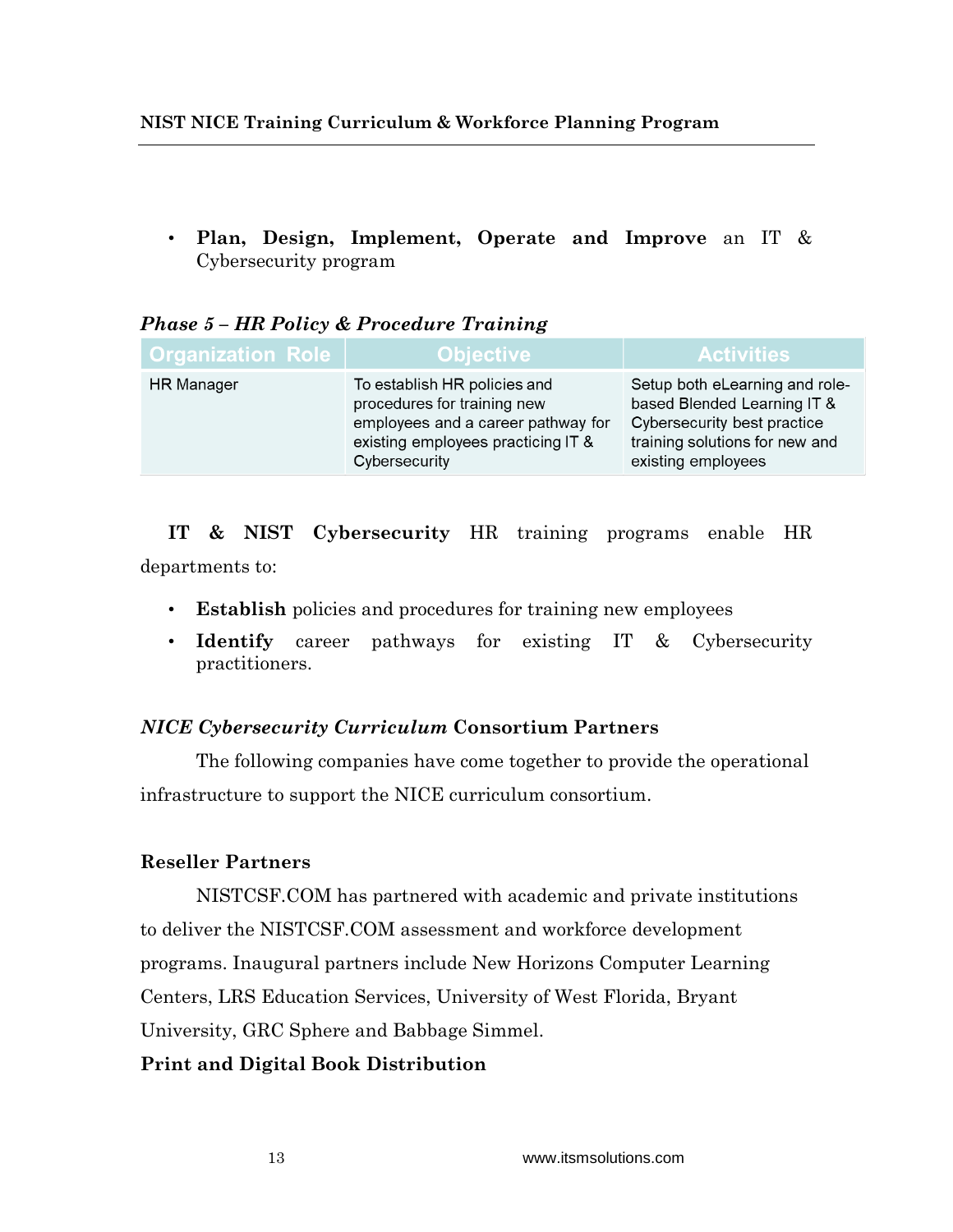NISTCSF.COM has partnered with Arvato Training & Education Services a global eCommerce platform an integrated eReader application which delivers print and digital book versions of the NISTCSF.COM curricula to students anywhere in the world. Arvato is currently the exclusive delivery partner for Microsoft training and consulting education solutions worldwide.

### **Platform Partners**

NISTCSF.COM has partnered with leading Assessment, Learning Management and Simulation platform companies to deliver affordable training solutions for today's cyber enterprise. Inaugural partners include Career Academy and CyberSaint.

#### **Authoring Partners**

NISTCSF.COM's inaugural program NIST Cybersecurity Framework – Controls Factory Model™ (NCSF-CFM), was built in partnership with UMass Lowell (UML) a NSA/DHS National Center of Academic Excellence in Cyber Defense Research (CAE-R). NISTCSF.COM has since formed strategic partnerships with Axelos creator of the ITIL®, RESILIA® and PRINCE2 frameworks & methodologies, ISACA creator of the COBIT framework, The Institute for Digital Transformation creator of the Digital Enterprise Readiness Framework (DERF) and other academic and private industry partners to build out the rest of the NISTCSF.COM portfolio.

#### **Publishing Partners**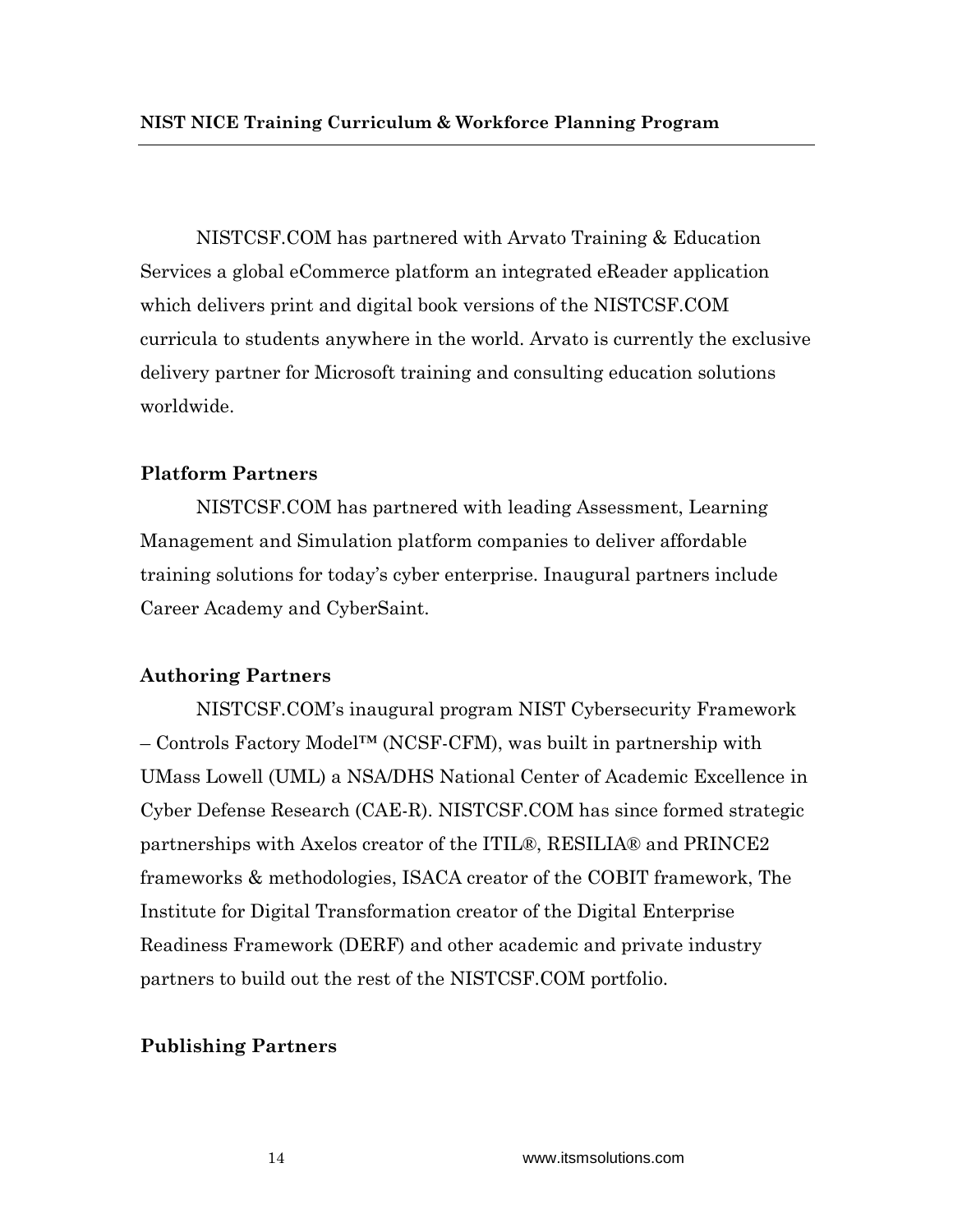NISTCSF.COM has partnered with itSM Solutions to create assessment, remediation, certification and simulation training solutions for today's cyber enterprise

## **Accreditation Partners**

NISTCSF.COM has partnered with APMG for content accreditation and exam delivery services.

## *Summary*

Three things are certain: first, digital services are now at the center of most businesses; second, business is a moving target, third organizations are under attack from those trying to steal the information companies rely on for daily business operations and revenue.

The itSM Solutions NISTCSF.COM role-based training curriculum and training & mentoring program enables enterprises of any size to create a workforce capable of identifying, protecting, detecting, responding and recovering from cyber-attacks.